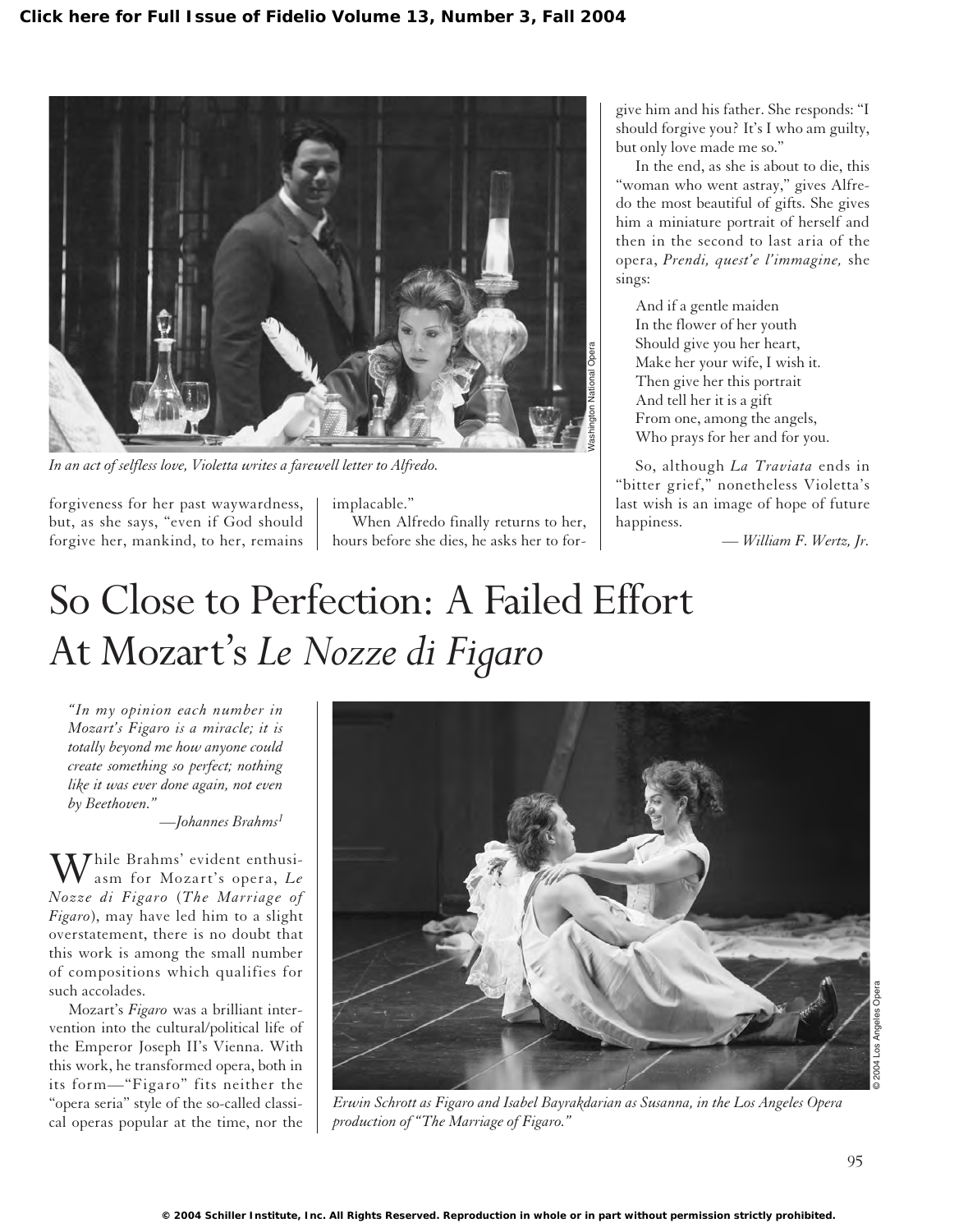"opera buffa" type—and by his astonishing compositional virtuosity, in which a piece of more than three hours maintains a singular idea, applying the "*Motivführung*" principle of composition, which Mozart learned from his collaborator, Joseph Haydn.<sup>2</sup>

In its political polemic, the optimism about the nature of man which permeates the opera, with its theme of equality and justice, is a reflection of the enthusiasm for the American Revolution among republicans in Europe.

A servant, Figaro, and his bride-tobe, Susanna, are forced into a conspiracy, to thwart the intent of their master, the lustful Count Almaviva, to assert one of the most brutal practices of the nobility, the "*droit de seigneur,*" or "right of the first night" (which an oligarch exercised by sleeping with a newly-wedded bride on his domains, before permitting the bridegroom to do so).

The conspiracy widens, as the two bring in his neglected and forlorn wife, while the Count incorporates his lackeys into his scheme.

## **Dangerously Revolutionary**

The "revolutionary" theme of the drama is evident at once, as Figaro responds to being told by Susanna that the Count wants to reassert his oligarchical rights with her, with a defiant cavatina, "Se vuol ballare"—If you want to dance, he sings, referring to the Count, I will play the tune; i.e., you will not get away with this. Imagine the response from the nobility seated in the audience, to the impudence of this mere servant, in challenging this previously enforced right!

In 1786, when this opera was first performed, there was no legal concept of justice for servants living in Hapsburg Austria. Servants, as well as most others who were not part of the nobility, lived at the mercy and "beneficence" of the oligarchy. the bestiality of this "*droit de seigneur*" shows the extent to which a large segment of the population was treated as property, no better than animals. Yet, the reaction to this challenge was tempered by the extraordi-



*Susanna, Figaro, and Countess Almaviva conspire to teach the Count a lesson.*

narily beautiful music of Mozart, which adds to the drama on the stage. It becomes impossible for an audience not to recognize the human qualities of the servants, or to be moved by the haunting prayer of the Countess as she pleads, in "Porgi, amor," for her lost love to return.

In the end, it is Susanna, the Countess, and Figaro who prevail, as the Count falls into their elaborate trap, and must plead for forgiveness from his wife, before everyone who lives on his estate. For the moment, it is a happy ending, as cunning has defeated brute force, and love has trumped lust.

Yet, the ending leaves one with an eerie, unresolved sense that all is not really well. Mozart demonstrates a prescience, through the development of his characters—who are not stereotypes, but real, live human beings, with fears and anxieties, and hopes for a better future—of the dangers lurking if Europe's oligarchy rejected the notion of the inalienable rights of all the people, which was the driving force behind the American Revolution. The bloody chaos of the French Revolution, unleashed in 1789, three years after the premiere of Mozart's opera, by Britain's Lord Shelburne, to prevent the spread of the American Revolution to Europe, is a palpable threat, just beneath the surface in the opera. It is foreshadowed in the revolt against the Count, whose unhappy capitulation to the plot was necessary to prevent a nastier conclusion.

It was for this reason that the play from which the opera was adapted, written by Pierre Augustine Beaumarchais—who was a leading organizer in France of support for the American Revolution—was a matter of controversy at Joseph II's court. The play had been banned by the Emperor's decree, but Mozart and his librettist, Lorenzo Da Ponte, convinced Joseph that the opera was unlikely to lead to riots, as the play had when it opened in Paris.<sup>3</sup>

## **Historical Specificity**

In numerous writings and statements on the method of Classical composition, Lyndon LaRouche has emphasized the importance of "historical specificity." By this, he means that the intent of the author or composer is to choose an historic moment of crisis in order to provide, to the audience, an insight into their own thinking and behavior, through a self-conscious reflection on the actions of those on the stage. To accomplish this, great dramatists, on the level of Shakespeare and Schiller, picked specific historical